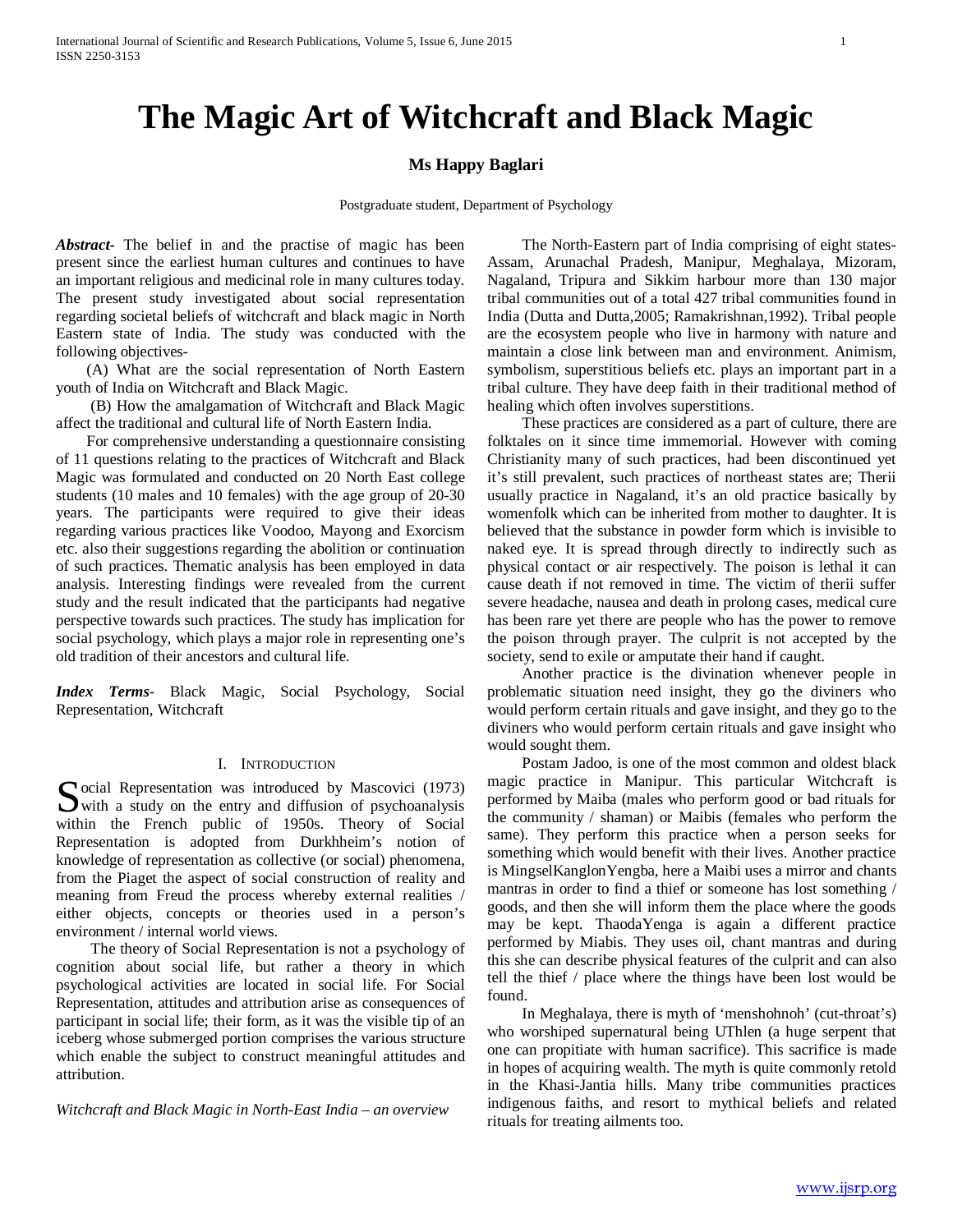Witch-Hunts, occult practices are old-aged traditional practices of Assam. Black Magic Practitioners are called Bez or Ojha, still hold sway in white swatches of tribe-dominated areas in the states. The Assamese dictionary define Bez as faith healer (chikitsok) who heals by incantation and medicine. There is also a place in Assam, a prominent place is known as Mayong, a land of black magic.

 WITCHCRAFT, Witchcraft (also called Witchery or Spell Craft) is the use of magical faculties, the art or practices of a witch, sorcery, magic. Most commonly for religious, divinatory or medicinal purposes. This may take many forms depending on cultural context. The belief in and the practice of magic has been present since the earliest cultures and continues to have an important religious and medicinal role in many cultures today. In the practice of Witchcraft, ordinary consciousness is suspended, and the witch experiences rapture, trance or ecstasy. The more spectacular variants of these states, such as wild dances and hypnotic chanting, have become predominant in popular perception, and exaggerated tales of naked rituals, orgies and licentiousness abound. Yet your average witch is far more likely to prefer quieter sorts of trance.

 "Magic is central not only in 'primitive' societies but in 'high cultural' societies as well…"

 BLACK MAGIC, has traditionally referred to the use of supernatural power or magic for evil and selfish purposes. With respect to the left hand path and right–hand path dichotomy, black magic is the malicious counterpart of benevolent white magic. Like its counterpart white magic, the origins of black magic can be traced to the primitive, ritualistic worship of spirits (Robert M. place 2009 book, Magic and Alchemy). Black Magic was designed to invoke spirits to produce beneficial outcomes for the practitioners. Place also provides a broad modern definition of both black and white magic, preferring instead to refer to them as high magic (white) and low magic (based) primarily on intentions of the practitioner employing them. During Renaissance, many magical practices and rituals were considered evil or irreligious and by extension, 'Black Magic' in the broad sense.

 In particular though, the term was most commonly reserved for those accused of invoking demons and other evil spirit, those hexing or cursing their neighbours, those using magic to destroy crops and those capable of leaving their earthly bodies and travelling great distances.

 SATANISM AND DEVIL-WORSHIP, the influence of popular culture has allowed other practices to be drawn in under the broad banner of "Black Magic" including the concept of Satanism. While the invocation of demons or spirits is an accepted part of black magic, this practice is distinct from the worship or deification of such spiritual beings.

 White magic is supposedly utilized only for good or unselfish purposes, and black magic, we are told, is used only for selfish or "evil" reasons. Satanism draws no such dividing line. Magic is magic, be it used to help or hinder. The Satanist, being the magician, should have the ability to decide what is just, and then apply the powers of magic to attain his goals. Satanism is not a white light religion; it is a religion of the flesh, the mundane, and the carnal of which are ruled by Satan, the personification of the Left hand Path.

 VOODOO, Voodoo too, has been associated with modern "Black Magic"; drawn together in popular culture and fiction. However, while hexing or cursing may be accepted black magic practices, Voodoo has its own distinct history and tradition that have little to do with the traditions of modern witchcraft that has developed with European practitioners like Gerald Gardner and Aleister Crowley. In fact, Voodoo tradition makes its own distinction between black and white magic, which sorcerers like the Bokor known for using magic and rituals of both. But their penchant for magic associated with curses, poisons and zombies, and Voodoo in general, are regularly associated with black magic in particular.

 Social Representation, are "a system of values, ideas and practices", that serve (a) to establish a social order that enables individuals to orientate themselves and master the material and social world they live in, and (b) to enable communication among members of a community through a shared code for social exchange and for naming and classifying various aspects of the social world including their individual and group history (Moscovici, 1972). Witchcraft and black magic is seen that it can be used both betterment and for revenge purpose. With the emergence of Christianity along with the development of science and technology, it uses have been reduced which are discussed extensively in the latter sections.

 This paper is organised in four parts. The introductory part introduces the study problem and presents the objectives of the study. The second part describes the data source and methodology of the study. While results and discussion are presented in the third part, conclusion is presented in the final part.

# II. DATA SOURCE & METHODOLOGY

 *Participants-* 20 participants (Northeast college students) were selected and asked to fill a questionnaire. The number of male participants was 10and female was also 10, the age range of 20-30 years. Out of 10 male participants, 5 were from Mizoram and 5 were from Nagaland. Out of 10 female 5 were from Manipur and 5 were from Assam. All the participants are college students having middle socio-economic background.

 *Research Design & Procedure-* We have used a questionnaire comprising of 11 open-ended questions. Finally after compiling all the information, thematic analysis of the data was carried out along with the interpretation and reduction. The data analysis involves understanding the raw data and then breaking them into units of practical meaning that led to emergence of themes. Further interview was conducted on selected participants then transcriptions, field notes were thoroughly studied and work with the narratives.

 *Ethical Consideration-* Since it is a sensitive topic the participants were informed about the conduction beforehand and were asked to come forward without any selection process. It was also confirmed that the information provided by them will be used for study purpose and will be kept confidential in order to avoid negative impact on their lives.

 *Limitation-* The study does not represent the situation of the entire population which consist of more diverse and complex groups of people. Also the participants could not be pressurized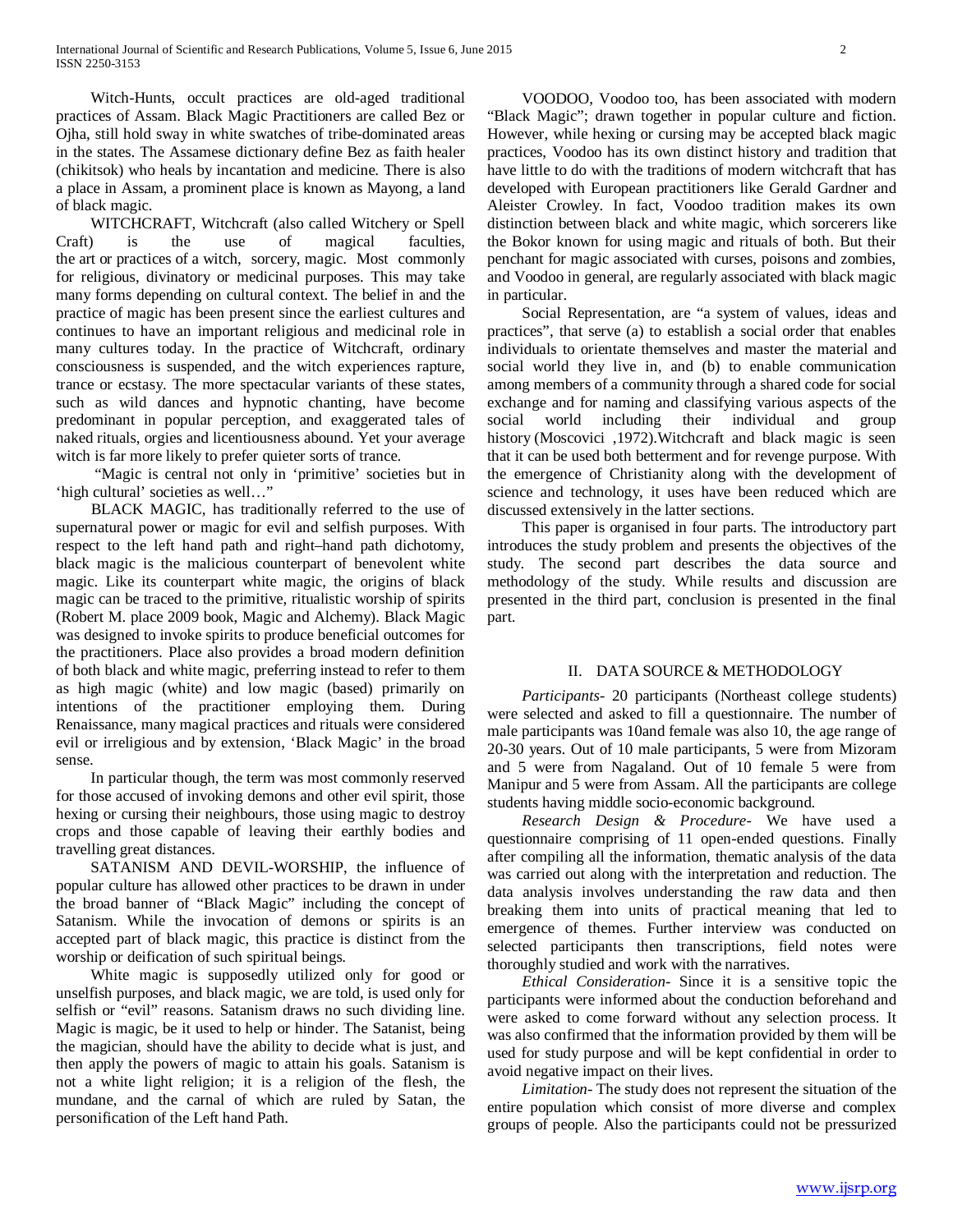to answer all the questions and also they don't know or are not clear about old tradition and the customs.

## III. RESULTS AND DISCUSSION

 For the comprehensive study of the data, the data was read and analysed. When asked what comes to mind about Witchcraft and Black Magic, both males and females participants responded with negative connotations. From the **Table 1**, as stated earlier, from the raw data we have derived, Major broad Themes were formed from the dimensions. Most of the participants associated with *Witchcraft and Black Magic* with something evil, scary, mysterious, superstitious, which was existed since time immemorial, aiming to harm other people. Most male thought of it as stupidity, harmful, very uncomfortable and nothing good at all. Few related with it *Satanism* which inflict wounds to the innocent people. Some participant cited reasons of thinking badly due religious prohibition. When asked their thoughts on Satanism and Devil worship, most of the participant believed in the existence of such practices and thought it to be a cult practice which is unethical, silly, bad influence, stupid, an influence of western culture, a form of temporary happiness. Most female participants associated it with evil sacrifice, self-harming, dangerous and bluffing and something which is a total wastage of time. Most male participants associated it as a form of hindrance, something illogical, bringing bad luck, bad dream, destroying one's career. Few thought of it as anti-Christian behaviour, faithless in God and hunger or thirst for power.

 The participants belonging to difference states gave various names of *folk-Magic* which are prevalent in that area. Most female participants related it with folk-tales. Manipuri participants mentioned that folk magic are performed by "Shaman (Maiba)" for good of an individual when misfortunes hits. There is also "Laiwa" performed to make someone fall in love. Another participant mentioned "SanamahiSanaba" which is related to a powerful local

|  | TABLE 1. DATA ANALYSIS: THEMATIC ANALYSIS OF THE DATA ARE ASFOLLOWS |
|--|---------------------------------------------------------------------|
|--|---------------------------------------------------------------------|

| <b>DIMENSIONS</b>        | <b>MAJOR THEMES REPRESENTED</b>                                                                   |
|--------------------------|---------------------------------------------------------------------------------------------------|
|                          |                                                                                                   |
| Witchcraft & Black Magic | Evil, scary, mysterious, harmful, comfortable                                                     |
|                          |                                                                                                   |
| Satanism                 | Inflicting wounds, unethical, silly bad influence                                                 |
|                          |                                                                                                   |
| Folk Magic               | Laiwa, potsam jadoo, Mayong, Ban, Seki-buhchhuak,<br>Zawlaid, Divination, Evil eye, Healing Spell |
| Cure by Black Magic      | Few were curious, some don't believe it                                                           |
|                          |                                                                                                   |
|                          |                                                                                                   |
| Exorcism                 | Casting out evil spirit, dangerous, possession                                                    |
|                          |                                                                                                   |
| Mayong                   | A land of black magic                                                                             |
|                          |                                                                                                   |
| Love charm               | Bogus unethical, & illusion                                                                       |
|                          |                                                                                                   |
| Voodoo                   | Weird and brutal                                                                                  |
|                          |                                                                                                   |
|                          |                                                                                                   |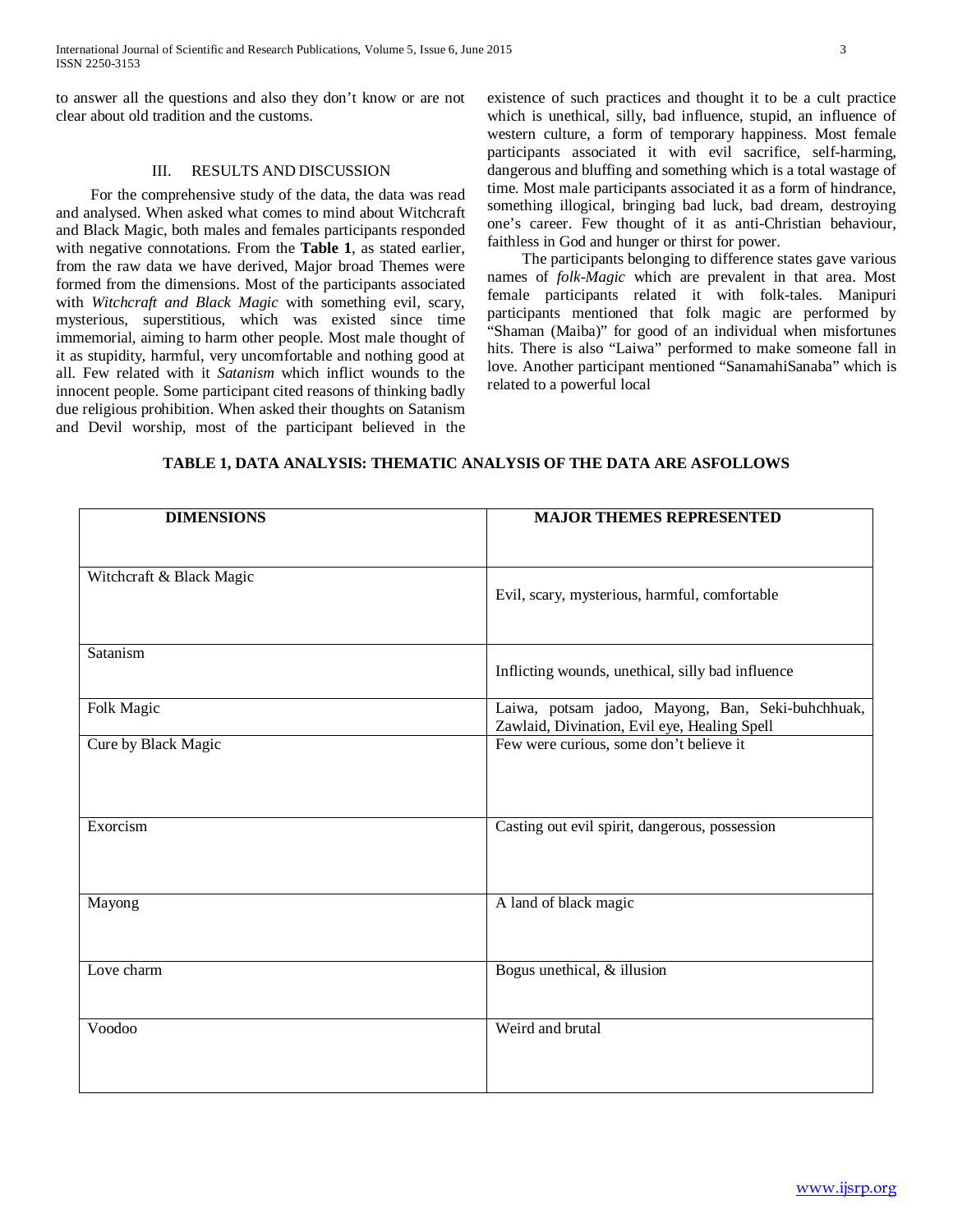| Changes regarding the practices          | Reduced                                               |
|------------------------------------------|-------------------------------------------------------|
| Relation with science                    | Contrary view, illusion                               |
| Comments on abolishment of the practices | Mostly agreed, some want to respect the old tradition |
|                                          |                                                       |

 deity, usually practiced by witches. In Assam "Mayong"is a place famous for the practice of black magic. However participants have only vague idea about it. Naidal community of Assam have a practice called "Ban" which acts as lungs, chest of the victims and cause instant death. Ban is send through air. Most of the participants reported about a practice where boiled-eggs are used as a means to stop someone admire a person. Mizo participants reported "Seki-buh-chhuak" which has the capability to produce anything you like. Some male and female participant also reported that by taking someone's property and belongingness, like a strand of hair which when burnt with a magic portion while chanting mantras could make the victim sick and even be fatal. "Zawlaidi" is popular in folktales among Mizos which is used to make people fall in love. A practice names "Divination" is a common among Naga, which is used to find out inside of a problem. For such purposes people go to the, 'diviners'. "Evil-Eye" is also a Black art used in Manipur. Certain people possess this power that causes severe stomachache, falling of teeth and even destruction of properties. Mizo participants also mentioned about the "healing spell". They said that people mostly used for sacrificing evil taking revenge, hurting / destroying someone. When people suffer from ailments, they will consult the witch to perform some rituals to help by connecting with the spirit. When asked about the relationship between science and black magic, most of the participants gave contrary views between the two. As some of the participants are from science background, they believe in logic, facts and the nature of science. They believed that the practioners used chemicals during the rituals. Other participants think it is an illusion or delusional belief which disturbs the balance of nature.

 Almost all the participants were against getting *cure with the help of black magic,* mainly because they do not believe in supernatural powers. Some preferred to go for religious healing. Others relied on the medicinal help. Few were curious to try new things; therefore, these participants were not against seeking cure from such practices.

 In continuation with the analysis, when asked what they think about exorcism, few participants think that it exists while others did not believe in its existence. Participants reported that *exorcism* is a method of removal of evil from the body which is often performed by a priest. Some believed that it could be dangerous if not done properly while one participant reported that it is in a sense a good way to communicate with the spirit which suffered sudden death and murdered. One of the male Naga Christian participant stated that it was difficult to define weather a person is really possessed or not. A person could have got seizure not long ago which could not see as a possession. However, if a person is truly possessed, exorcism could be helpful. He also mentioned that Catholic has special norm for performing exorcism. But they said "I'll settle from doctor because they are well trained professional who have studied for many years relating to human health issues. The solution would not be complete cure but will pave a way from preventing occurrence of the some disease to other people."

 Most of the participants, when asked about "Mayong", had not heard of this place or this practice. Few participants from Assam who reported of having heard of it described of it as prominent place in Assam, also known as "the Land of Black Magic", which is used for the practice for black magic and witchcraft where some even have the power to turn human beings into animals.

 *Love-charm* was the most familiar practice among the participants, where available personal case studies were found while interviewing. One such interview consists of a bow who tried but was left with a disappointing result which ended up in the boy losing trust in such practices. Most of the participants had a negative view toward the use of love charms to lure someone they admire. They considered such practices as bogus and unethical which gives mere psychological relieve but no real effect. Participants also mentioned that they would rather use their own ability rather than seeking such practices. While some participants, out of curiosity, would not mind trying out this practice.

 While trying to check the prevalence of some specific practices like *Voodoo*, some participants reported having heard of it while some have not heard about it. Even among those who have heard, they did not want to use it as a method of revenge. One female **from Mani**pur reported that properly that "Voodoo is done using doll, a needle and a spell. When the needle is pinned to the doll, it will directly affect to the person in the different places where the doll was pinned". Few found it too evil to carry out this practice. They also found it weird and brutal. "Exorcism in one sense is a good way to communicate with the spirit, which are of sudden death or was murdered. But such kinds of practices can be dangerous if they are not done properly and may cause injury to the person which are intermediary". Most of the male participants reported it as being seen movies. Some wanted to experiment but still think that it is evil. Many Christian participants did not want to take revenge, instead they believe in prayers.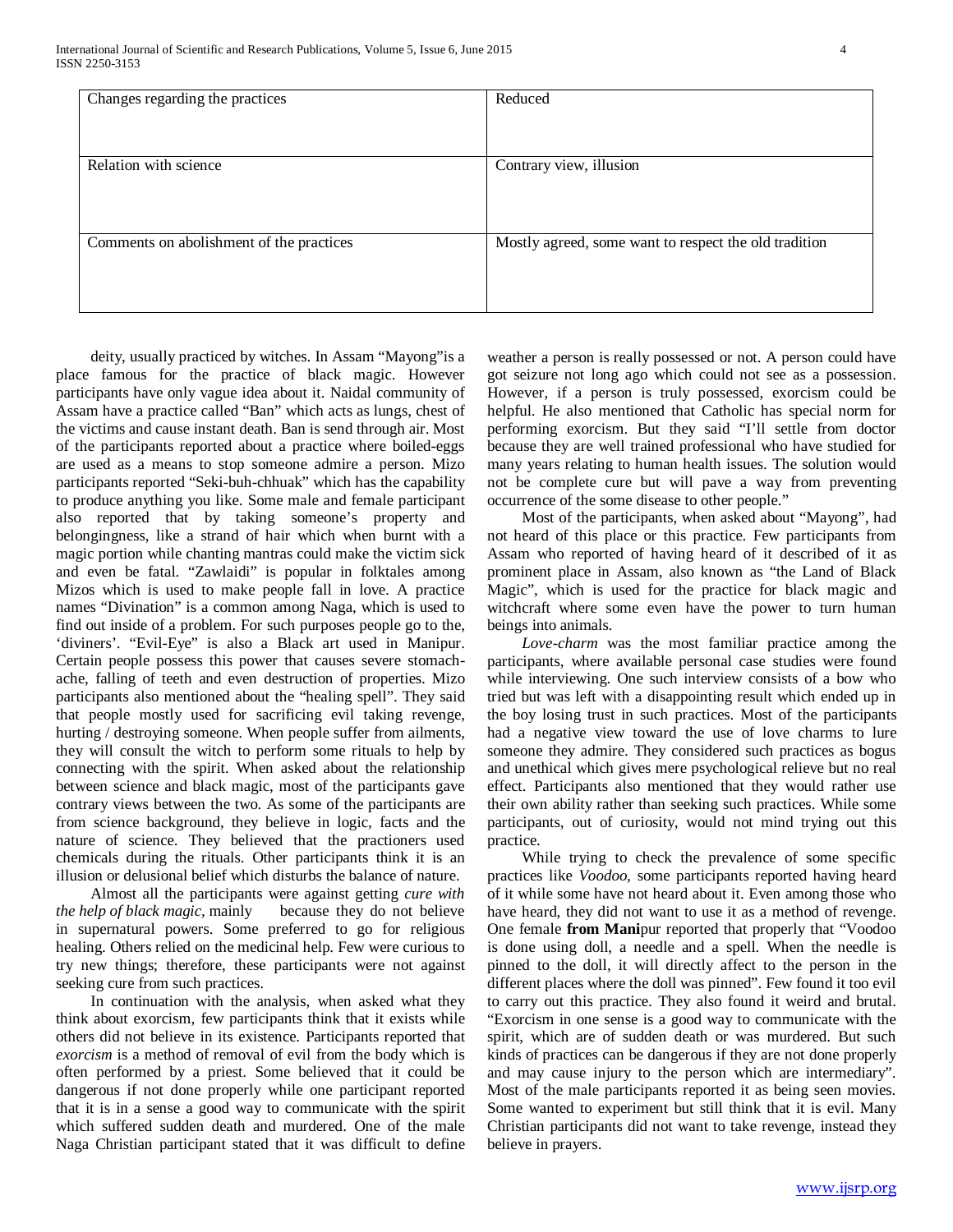And while asked participants about the *changes which has taken place regarding witchcraft and magic practices* has been reduced. Participants from Assam considered it unfortunate for having so many believers and followers of such practices. Another participant from Assam has also reported that changes has taken place though there has been many cases while reported about the witch hunting. Participant who is from Assam specially mentioned that if we are female, then we are more prone to becoming a victim of the spirit world compared to men. When woman go through their monthly cycles their auric shield weakens, if during that time period she goes near the graveyard or a river or lake or under trees, uses perfumes, drinks alcohol or take drugs, keep herself dirty, allow negative or sexual thoughts, she is inviting trouble as spirits are everywhere and can take charge of the female body anytime the circumstances are right. Some believed that changes have been brought since the *emergence and development of science*. With the advent of modernity all those practices have gradually decrease. Besides, Christianity has also played a vital role by stilling the love of god. Also people are more aware of these superstitious beliefs that they are guided by evidences.

 North Eastern people have had a deeply rooted superstitious belief in their culture, which can be seen from their folktales. When enquired about the *abolishment or continuation of the practices of black magic and witchcraft,* most of the participants agreed to the abolishment of such practices. Even though they believed such practices caused hindrance to the society; they still wanted to respect the old tradition of their ancestors. Some participants wanted to abolish and save people from being tricked of money for evil games, believing these are the practices of evil-mind and would never bring improvement to the society. Also says that in this  $21<sup>st</sup>$  century, practices such Black Magic and witchcraft are ignored by these modern society as they are mainly focussed on science. So, these practices are considered too be done on ancient medieval period and it is being told in folktales. But! In some places it is still done and passes to generation after generation.

 Also from the review of literature mentioned above Vandana Goswami also found the Mayong prevalent in Assam and in her research she found some history books vaguely mentioning kamrupi and mystery. And in the other review of literature mentioned "Ethno medical Practice in Manipur: A case of Evil Eye by Loitongbam Sunita Devi" it is quite evident about various witchcraft practices in different modes. From the case study extracted through the interview two participants discloses few cases of love charm being used by others to their family members. And also they reported witnessing exorcism.

# IV. CONCLUSION

 Overall, after the conduction and analysing the study it found that both male and female participants hold negative view about Witchcraft and Black Magic.as reported by the participants, from the time immemorial, there has been numerous folk magic across different north Eastern states of India. However with the immergence of Christianity along with the development of science and technology, it has reduced. People has opted science rather than those old practices to get their work done. When enquired about the abolishment of such practices, most of the participants inclined with the thought of abolishing them as it has caused hindrance to the people who does not believe / use it while still some wants to respect their old traditions of their ancestors. It is also seen that people continue to opt for and seek help from doctors who are professionally trained in various human health issues as they would know it better. If there is sickness there is always a way to cure / heal it without causing harm mentally and physically.

#### APPENDIX

Demographic status

NAME: AGE: GENDER: STATE: EDUCATIONAL QUALIFICATON:

#### **Instructions**

 Please write your views on the following questions as it comes to your mind. Do not skip any questions. There is no right or wrong answers.

#### Questions

- 1. What exactly is Black Magic and witchcraft? Why is it done?
- 2. Can someone become a victim of spirit world without one doing any magic on the individual?
- 3. What kind of harm can be done to one using Black Magic or what kind of harm is inflicted on innocent people using the services of these Black Magician?
- 4. Can you mention any such practices that are performed in your area?
- 5. How do you relate it with science? Is it different or goes parallel with science?
- 6. If you are not well, you will prefer to go to doctor or you seek such practices for your cure?
- 7. Have you heard of exorcism?
- 8. Can you describe Mayong? And also about Voodoo?
- 9. Will you used "Love Charm" as an option to lure person you love?
- 10. What kind of changes has taken place in society regarding these practices?
- 11. Does these practices need to be continued or its abolishment is necessary?

#### ACKNOWLEDGMENT

 The author wish to extend warm thanks and gratitude to the participants who opened up about their experience and knowledge about such practices, and without their cooperation it wasn't possible to carry out the study.